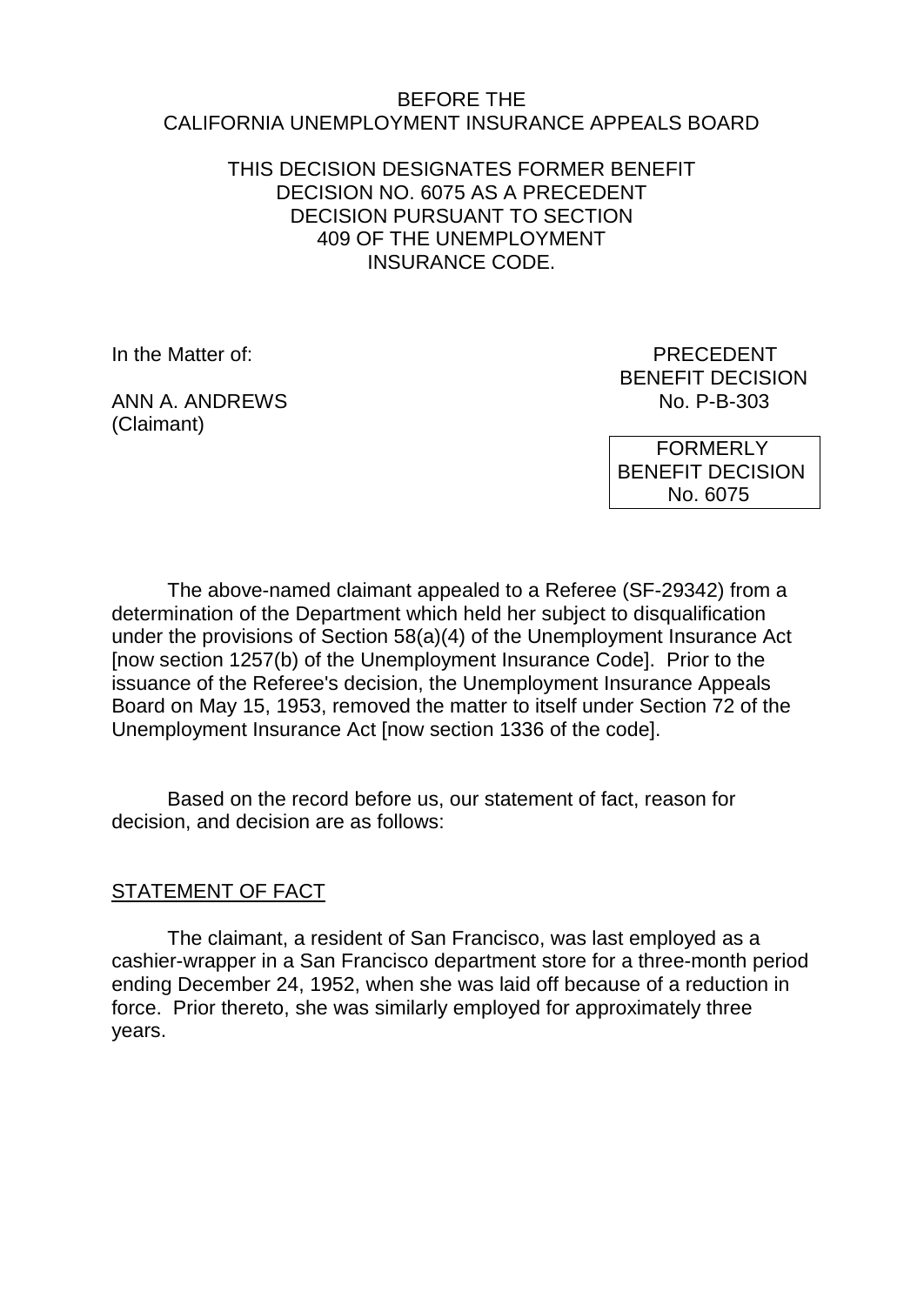On December 26, 1952, the claimant registered for work and filed her claim for unemployment compensation benefits in a San Francisco Office of the Department of Employment. In a determination issued March 19, 1953, the Department held the claimant subject to disqualification under Section 58(a)(4) of the Act [now section 1257(b) of the code] for a five-week period commencing March 6, 1953, in accordance with the provisions of Section 58(b) [now section 1260].

On March 4, 1953, the claimant was notified by a Department representative of a job opening as a cashier-wrapper at the prevailing wage of \$216 per month. The job opening was in Oakland but required a two-month period of training in a San Francisco establishment of the prospective employer. The claimant advised the Department representative that she was not interested in working in Oakland because of the commuting problem.

The prospective employer's Oakland establishment was accessible from the claimant's home in San Francisco by a combination of local San Francisco bus and interurban train. The commuting time, including time spent in waiting and walking, approximated one hour. Many residents of San Francisco and Oakland commute to work between these cities by public transportation.

## REASON FOR DECISION

Section 58 of the Unemployment Insurance Act [now section 1257(b) of the code] provides as follows:

"(a) An individual shall be disqualified for benefits if:

\* \* \*

"(4) He, without good cause, has refused to accept suitable employment when offered to him, or failed to apply for suitable employment when notified by a public employment office."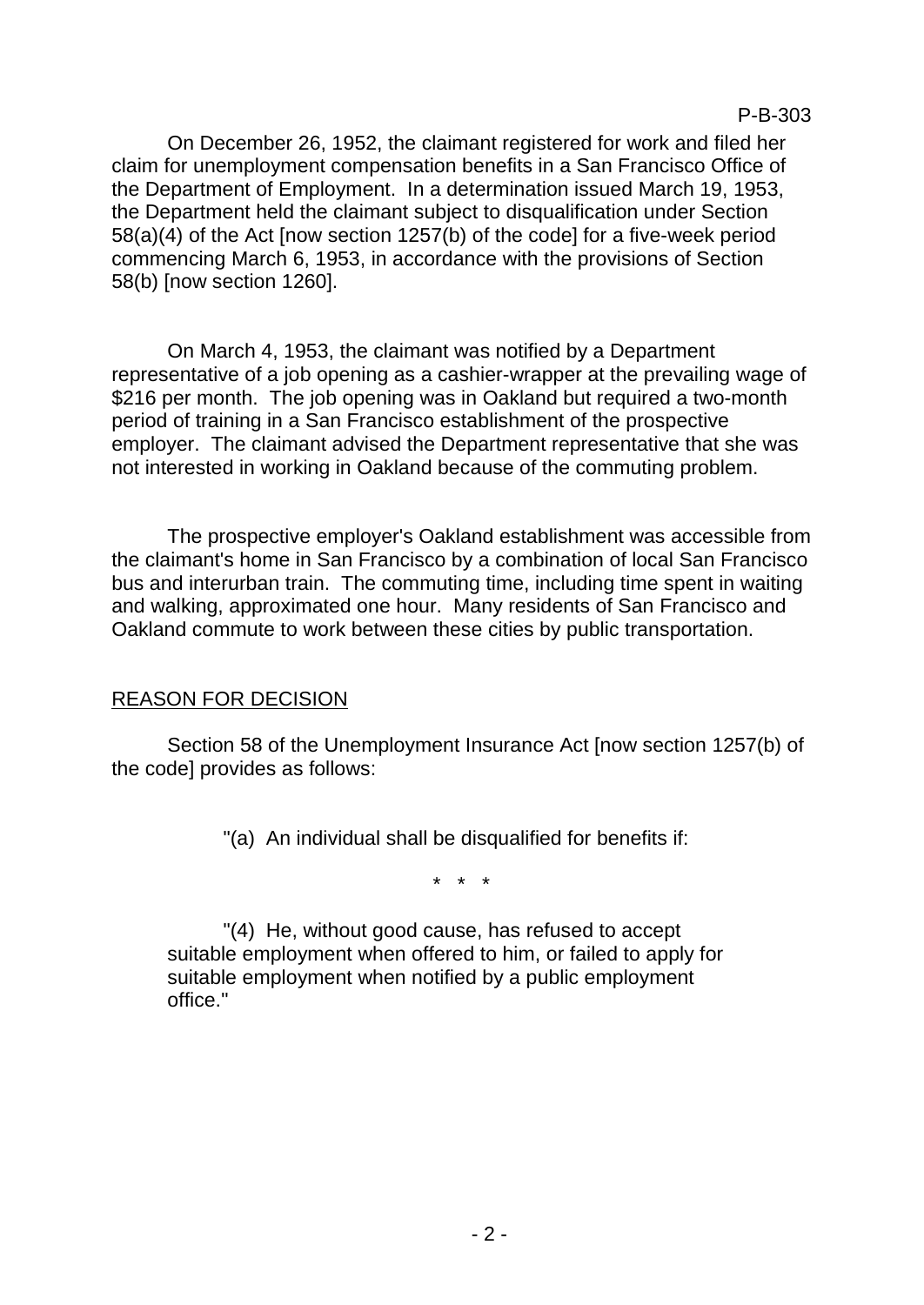Section 13(a) of the Act [now section 1258 of the code] provides in pertinent part:

" 'Suitable employment' means work in the individual's usual occupation or for which he is reasonably fitted, regardless of whether or not it is subject to this act."

Before a disqualification under Section 58(a)(4) of the Act [now section 1257(b) of the code] may be imposed for a refusal to accept or apply for employment, it must appear that the employment in question was suitable for the claimant, and if so, that the refusal to accept or apply for the work was without good cause. In the instant case, the work for which the claimant failed to apply was work in her usual occupation and, hence, was suitable as to her. Therefore, the precise issue before us is whether the claimant failed to apply to the prospective employer without good cause.

We have had occasion in prior cases to consider the effect of the transportation problem as it relates to questions of good cause under Section 58(a)(4) of the Act [now section 1257(b) of the code]. Although the distance to work must be considered, the adequacy of transportation facilities and the time consumed in daily travel to and from work are of greater importance (Benefit Decision No. 5008). Also of importance are the custom and practice in the community of the claimant's residence respecting the matter of travel to and from work (Benefit Decisions Nos. 4545 and 4970), and the length of time that the particular claimant has been unemployed at the time of the refusal to accept or apply for work (Benefit Decision No. 5816). In any event, the fact that the place of prospective employment is located outside the limits of the city in which the claimant resides, does not in and of itself establish good cause for such refusal (Benefit Decision No. 4951).

In the instant case, the place of prospective employment was accessible by adequate public transportation from the claimant's residence at a commuting time approximating one hour. In view of the commuting habits of the community in which the claimant resided, the commuting time and the distance to work were not excessive or unreasonable. Under these facts, and considering that the claimant had been unemployed for more than two months when she was notified of the job opening, it is our opinion that the claimant failed to apply for suitable work without good cause within the disqualifying provisions of Section 58(a)(4) of the Act [now section 1257(b) of the code].